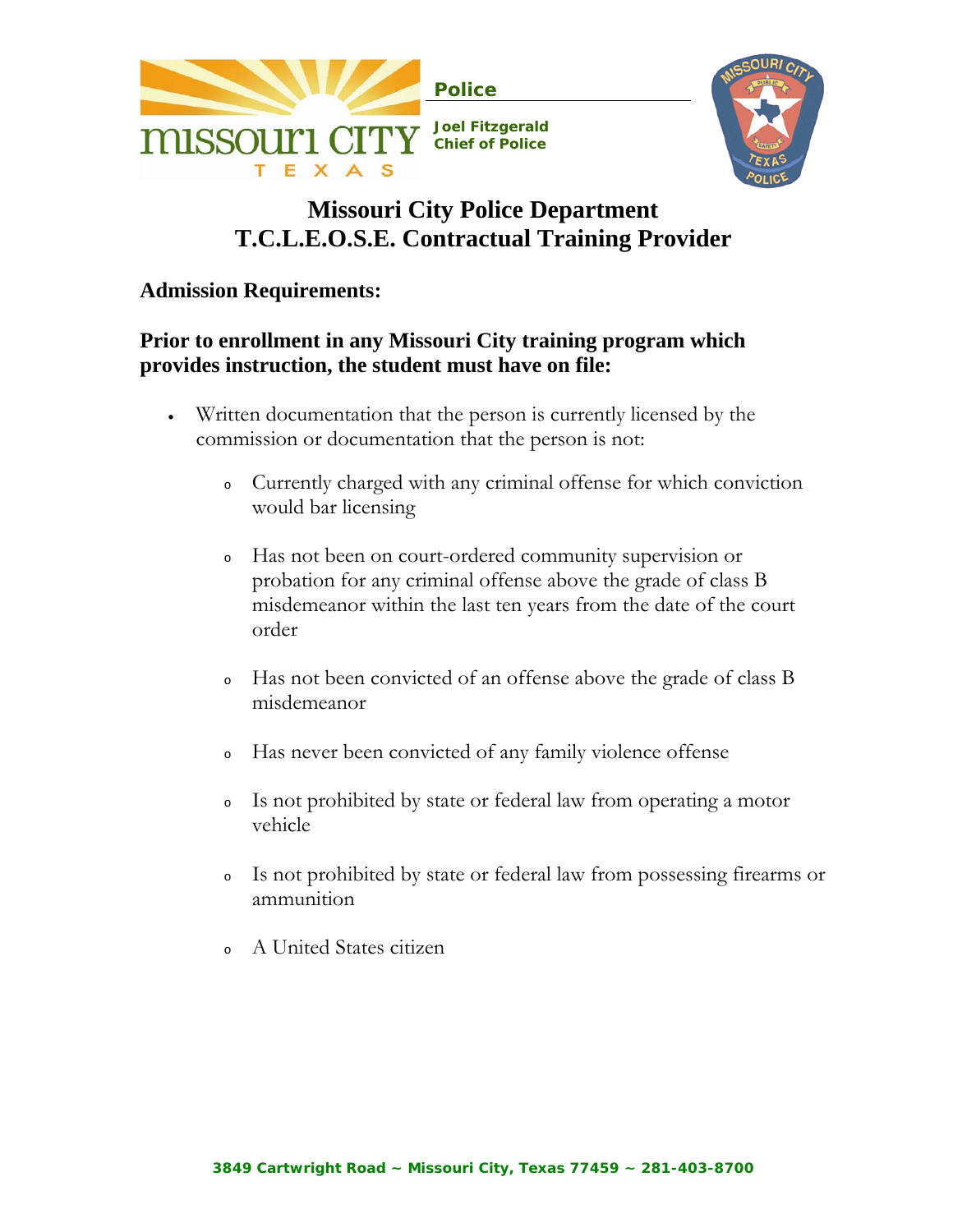



## **Class Attendance:**

 No absences will be permitted unless excused by the training coordinator, or his designee, and then only if provisions for makeup classes exist. Tardiness will not be tolerated and will be subject to makeup. Those interested in attending training courses at the Missouri City Police Department should also see the [Training](http://www.humblepolice.com/pdf/2009%20HPD%20training%20schedule.pdf)  [Calendar](http://www.humblepolice.com/pdf/2009%20HPD%20training%20schedule.pdf) for more details on classes, dates and times. All training dates are subject to change without notice and students should confirm classes and their position on the roster a week prior to the start of the class. If a student needs to cancel, we would ask that the student notify the training coordinator at least three days in advance.

# **Photographic/Recording Equipment:**

 unless prior arrangements are made with the training coordinator, students will use no photographic or recording equipment.

## **Smoking:**

Smoking is prohibited in all city buildings. Students will be allowed to smoke only in designated areas, which are located in the front of the building or in the non-traffic or parking areas.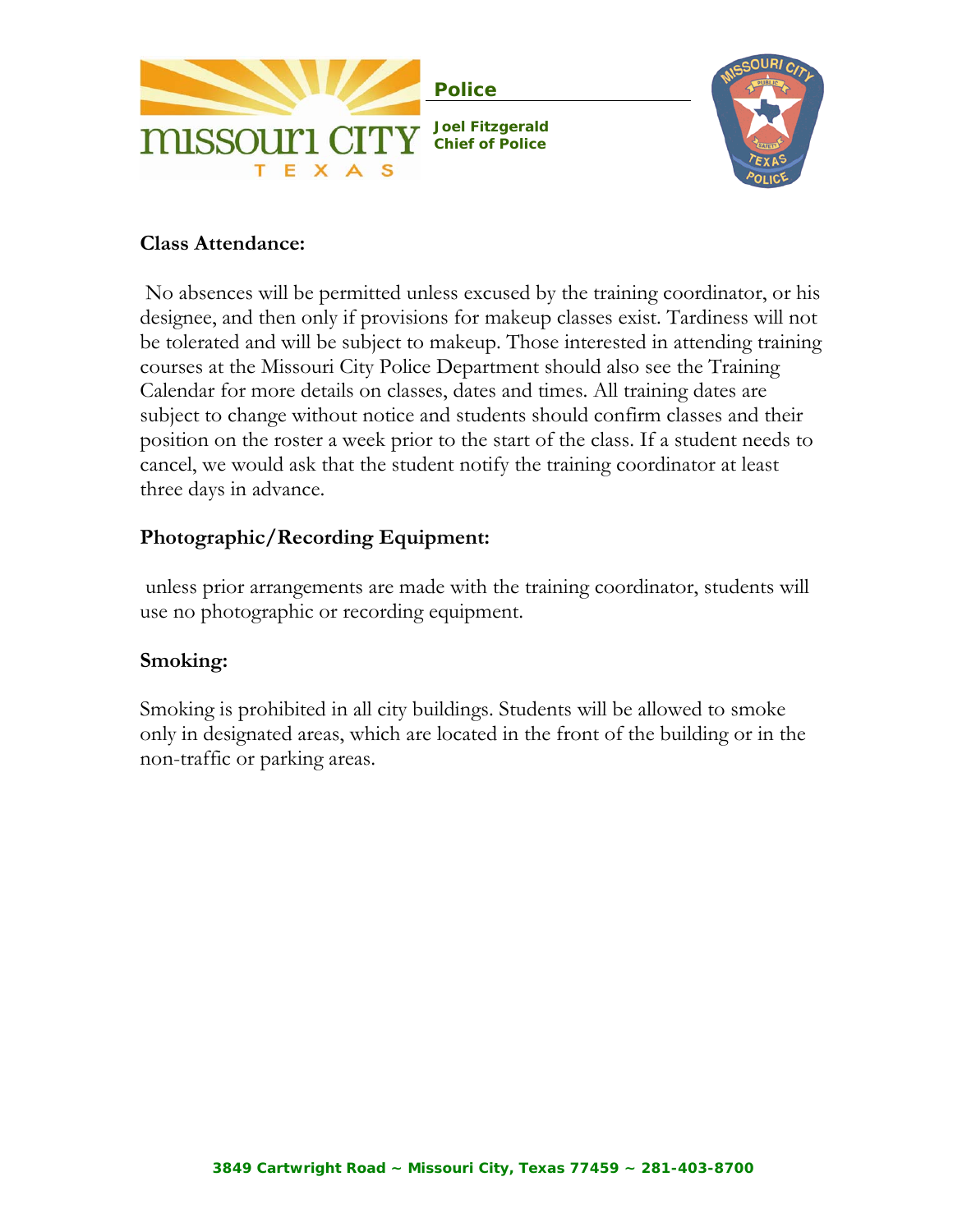



## **Acceptable Dress Standards:**

For all officers, jailers, and civilians who attend training classes shall be:

- Agency Uniform or;
- Civilian Attire; such as dress shirt, polo style shirt, with casual slacks including denim jeans, which would be appropriate for a business casual environment.
- Female attendees way wear dresses or slacks/skirts with shirt/blouse

## **Unacceptable Attire:**

 There are many forms of attire that are considered unacceptable as business wear, and *not appropriate* for a professional learning environment. The following is a list of some forms of attire that **are not** acceptable for attending law enforcement classes.

- Form fitting stretch pants; stirrup-type pants, Capri, or shorts of any type, bib overalls, coveralls, etc...
- T-shirts, tank tops or see-through clothing, unless proper undergarments are also worn.
- Clothing that shows bare shoulders (strapless or spaghetti straps) will not be worn unless a coordinating jacket or blouse is worn as a top garment at all times.
- Attire, which reveals midriffs, bosoms, or is overtly provocative.
- Exposed ankle bracelets, toe rings, nose, lip, or facial jewelry.
- Large or multi layers of exposed jewelry (commonly referred to as "Bling").
- Baseball caps inside the building or classroom.
- Hats of any type inside the classroom.
- Sneakers, slippers, shoes without an enclosed heel or a heel strap, such as clogs, mules, flip flops, sandals, outdoor type work boots or shoes, etc...
- Any type of excessively faded, worn, torn, frayed, or unclean apparel.
- Any types of apparel that contains any writings, markings, or logos that may be offensive or on their face are not in keeping with a professional law enforcement training environment.